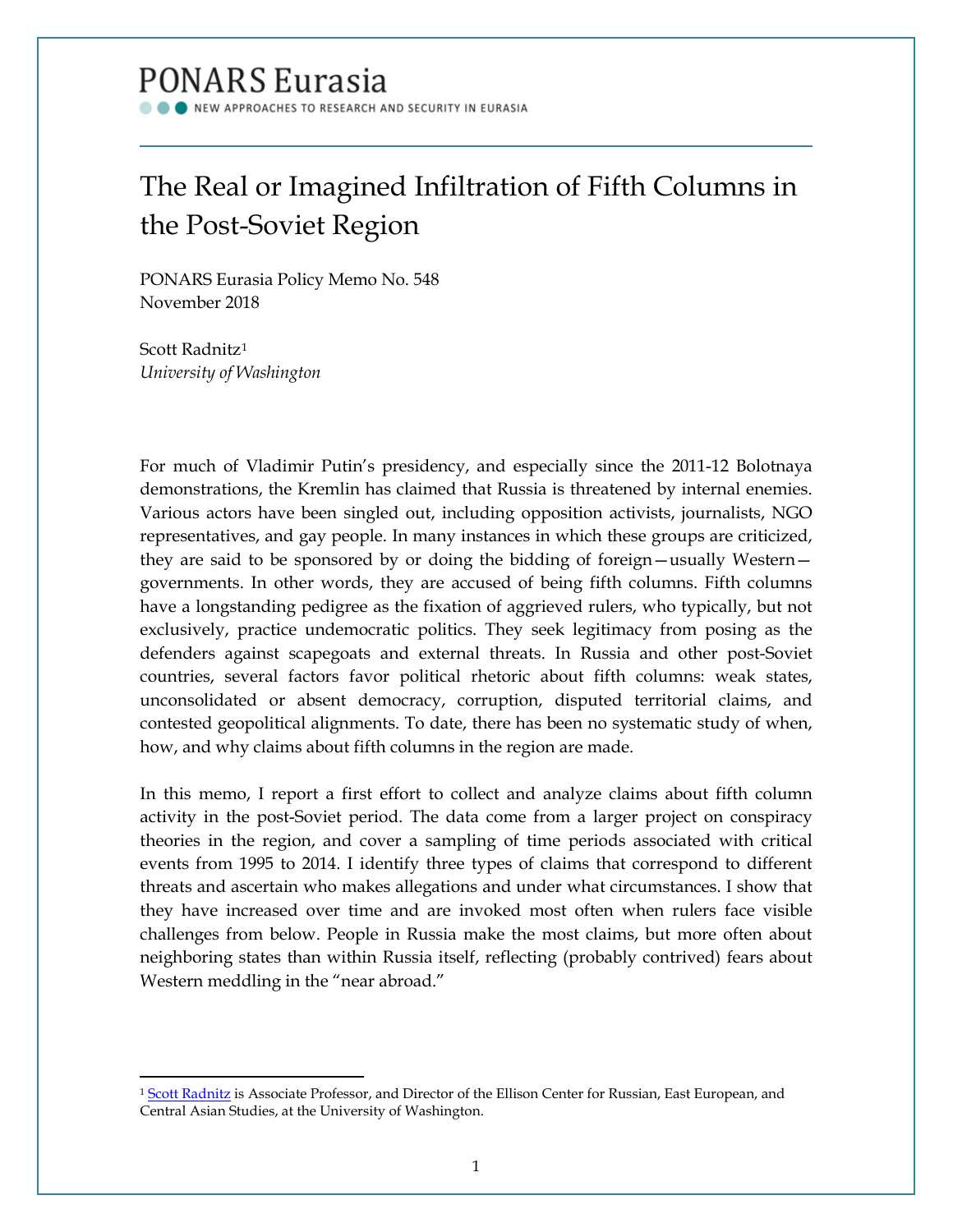### **Taking the Fifth**

Putin did not invent the idea of fifth columns. Although the term originates in the Spanish Civil War, historical episodes involving fifth columns emerged from the confluence of the collapse of empires and great power rivalries. Poorly assimilated or state-seeking minorities would solicit outside support for their cause, and external patrons obliged as a way to project power by acting from within the state.

The rhetorical template for today's fifth column politics involving Russia and the United States arose during the Cold War. Then, it was not ethnic minorities but rather ideologically driven citizens who either acted as real fifth columns by spying on their country on behalf of the adversary, or were unfairly impugned as fifth columns due to their nonconforming beliefs. Red-baiting served electoral purposes for politicians in the United States, and the persecution of capitalist "wreckers" signaled the ideological fidelity of ambitious apparatchiks in Soviet Union.

In the current political era, the notion of infiltration by fifth columns has been taken up with enthusiasm by populist leaders in democracies and autocracies alike. For example, in Turkey, President Recep Erdoğan has accused his political opposition, protesters, investors, and most recently civil servants, of working on behalf of Europe, the "interest rate lobby," or exiled movement leader Fetullah Gülen. He escalated these claims at the same time as he weakened democratic institutions and amassed more power. In Hungary, Viktor Orbán has been vocal in implicating purported internal enemies and their backers, focusing his ire on nongovernmental organizations that advance democracy and European values; the influx of refugees from Muslim countries; and financier [George Soros,](https://www.washingtonpost.com/world/hungary-goes-to-polls-with-possibility-of-reelecting-viktor-orban-to-3rd-term-as-prime-minister/2018/04/08/c884984c-36b2-11e8-af3c-2123715f78df_story.html?utm_term=.1f0779c5eec9) who was the focus of Orbán's successful 2018 campaign for parliament.

Russian President Vladimir Putin has been viewed as one of the most avid promoters of the threat of fifth columns, partly in response to the color revolutions on Russia's borders, in which opposition leaders and NGOs received (some) Western support and training. Some analysts believe [Putin](https://www.theatlantic.com/magazine/archive/2017/03/its-putins-world/513848/) pioneered the current populist wave, by showing how a politician can play on people's insecurities to win support. Naming enemies was a critical feature of Russia's democratic backsliding, especially with the advent of the socalled color revolutions. But did the Kremlin really initiate fifth column claims during this time, or were they a feature of Russian politics prior to 2004-5? And did Russia excel at fifth column claims, or were more precocious dictators even better at contriving enemies to consolidate power? Finally, are fifth column claims a natural feature of the political landscape, or are they precipitated by specific types of events?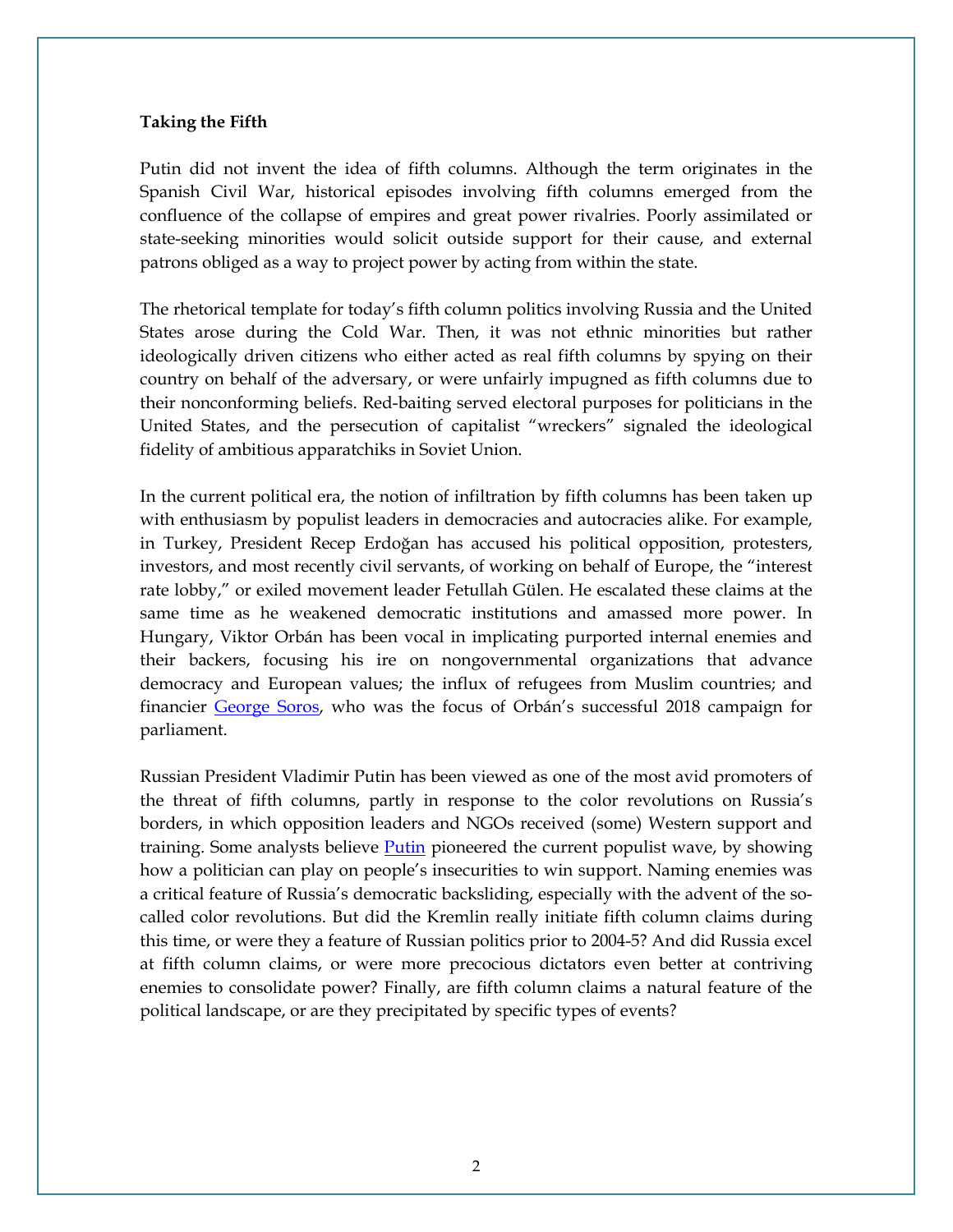#### **Data and Analysis**

l

To answer these questions, I draw from a dataset of conspiracy theories in the former Soviet Union. The data consist of conspiracy claims appearing between 1995 and 2014 in a sampling of Russian-language newspapers, Internet sites, wire services, and TV stations from the Integrum database. Conspiracy theories on any theme were collected one week before and one week after a sampling of 42 significant global or regional events such as elections, protests, terrorism, and other political developments. Searches were conducted using a set of Russian keywords often associated with conspiracies. When a conspiracy theory was found, the country where the conspiracy took place, and the identity and nationality of the accuser, perpetrator, the victim, and keywords were also recorded.

Approximately 17 percent of the 1,078 conspiracy theories in the dataset (as of September 2018) involve fifth columns, even though the term "fifth column" only appears 27 times. To be labeled as such, a claim must simultaneously implicate at least one actor inside and one actor outside the state, with the accusation that the latter is directly influencing the behavior of the former.

First, I ask whether they increase over time by looking for trends in two ways: counts associated with the 42 critical events, and instances in which the claim is unrelated to the event.[2](#page-2-0) Using linear regression, by both measures, fifth column claims increase over time, though the trend is weaker when looking only at fifth column claims that appear in the dataset by chance. **Figure 1** shows total claims over time corresponding to the 42 sample dates. Besides the Euromaidan (sampled from February 15 to March 1, 2014), the 2004 Orange Revolution and the 2008 Georgia War involved the greatest number. By contrast, the two weeks surrounding the failed Azerbaijan revolution (November 1- November 15, 2005), the Medvedev-Putin "tandem" announcement (December 3- December 17, 2007), and the ethnic riots in Osh Kyrgyzstan (June 5-June 19, 2010) saw very few claims.

<span id="page-2-0"></span><sup>2</sup> Looking only at claims incidental to the event that were simply "swept up" can give a better sense of trends in more "ordinary" times.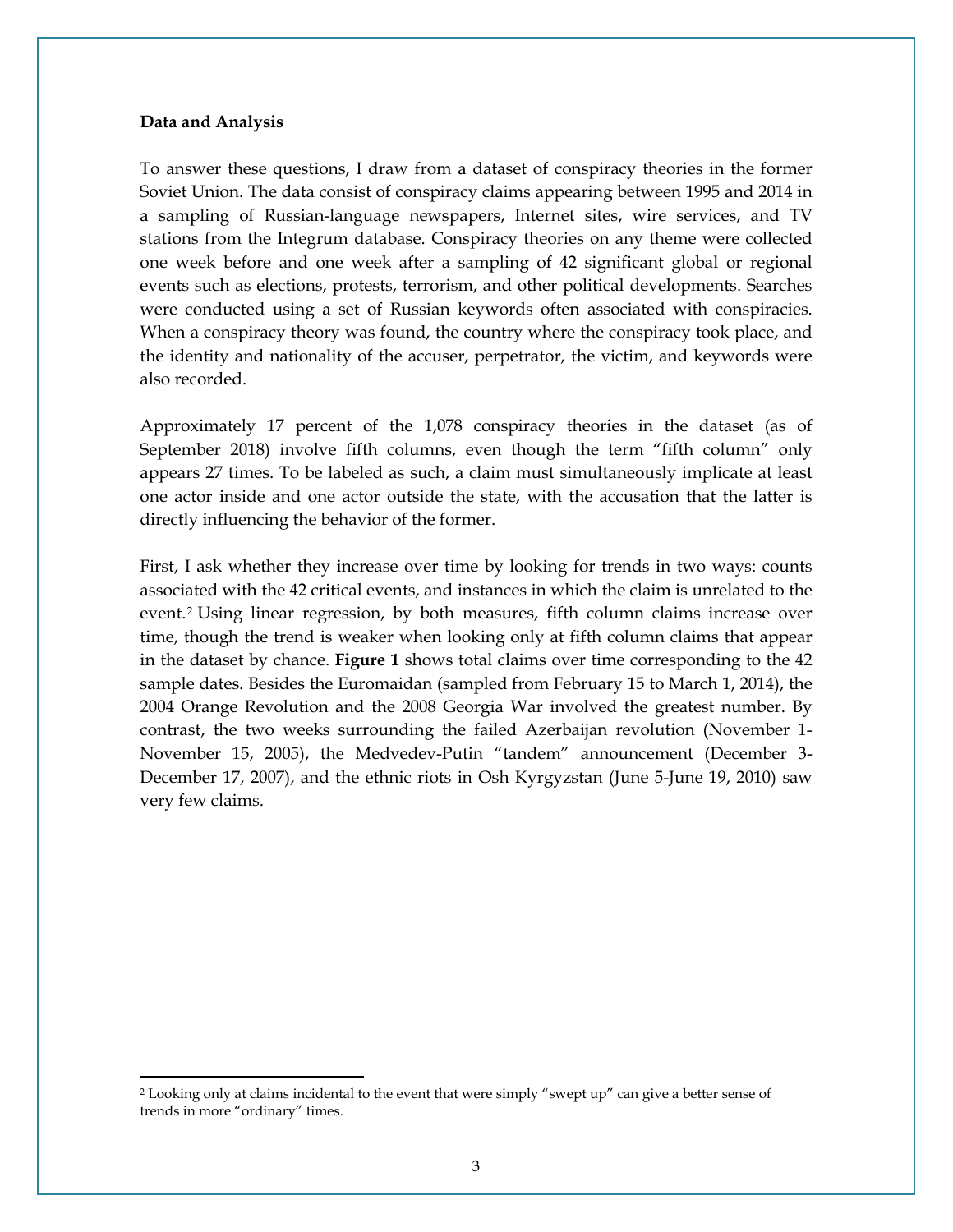

**Figure 1: Fifth Column Claims Over Time (Number by Year)**

I break down fifth column claims into three types. First is the "classic" type in which representatives of an ethnic group are said to be working with an outside (usually neighboring) state against the interests of the state in which the group resides. An example is the claim in 2010 by Russia's FSB head Nikolai Patrushev that Georgian special services maintain contact with militants in the North Caucasus and there was a "Georgian trace" in the Moscow metro terrorist attacks. I refer to this type of claim as *ethnic.*

A second type describes the collaboration of people with presumed grievances against the state with outside supporters. They can be self-identified opposition activists, or politicians who are on the outs with the regime. An example comes from Moldova, when the opposition demonstrated against apparently fraudulent elections in April 2009. The speaker of parliament (and other officials) accused Romania of sponsoring the protests and called it an attempted coup. I call this type of fifth column claim *subversive*.

A third, less recognized type, involves politicians who are said to be secretly working to advance the interests of a foreign state. The analogy of puppeteering is often invoked, as the hostile power "pulls the strings" of an outwardly honest politician. An example comes from Vladimir Bondarenko, an editor of the nationalist publication *Zavtra,* who claimed that Yeltsin's assault on Duma and murder of hundreds of people in 1993 was a well-planned operation backed by the West to frighten Russia. I call this claim *collusive.*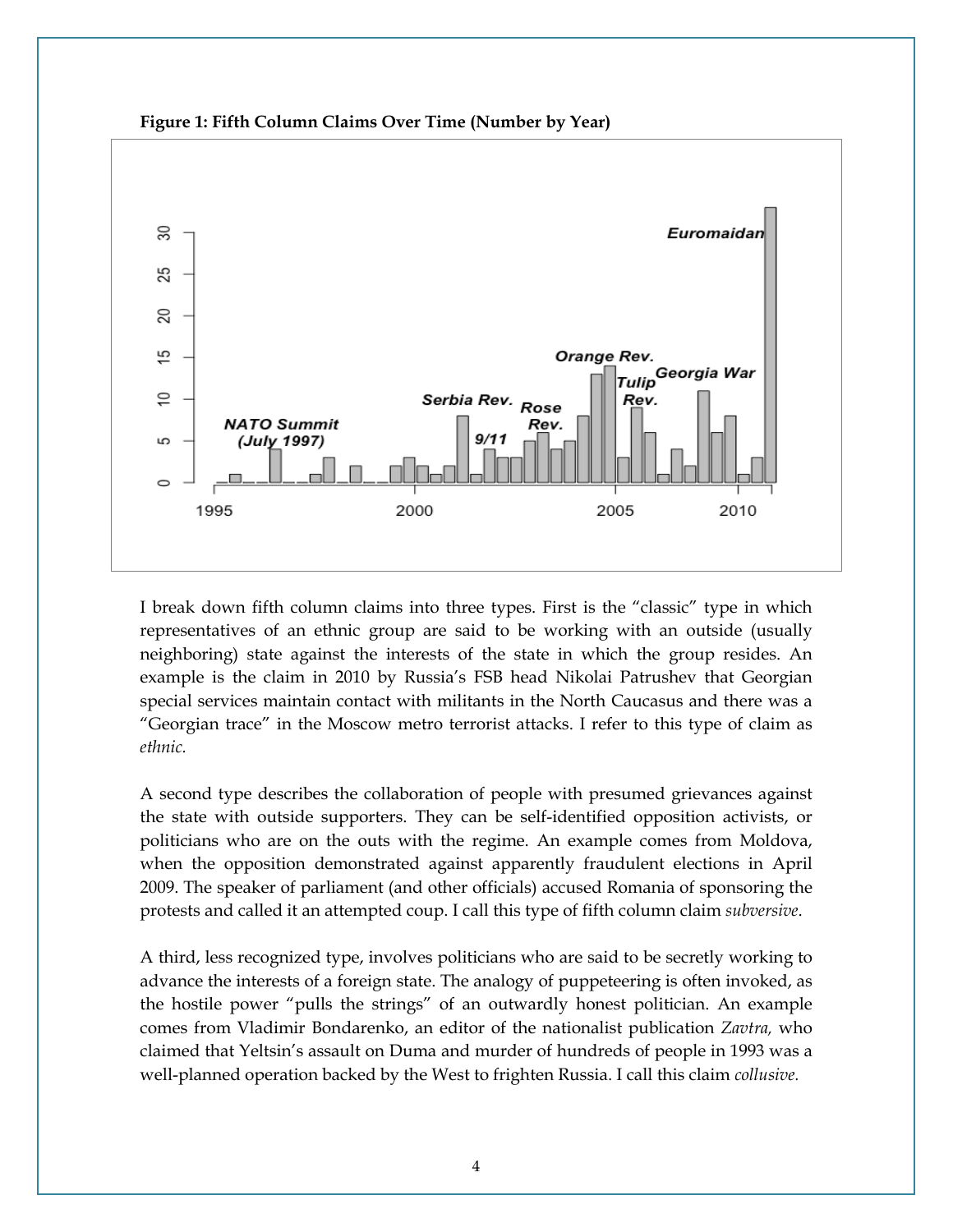Breaking the data down in this way reveals 29 ethnic, 99 subversive, and 55 collusive fifth column claims. As **Figure 2** shows, there are sporadic collusive claims before 2000, as Yeltsin and liberal reformers were accused by nationalists of doing the bidding of the West. There are spikes in subversive claims before and during mass protests in Ukraine (2004) and Kyrgyzstan (2005). Collusive claims reappear during the Georgia War (2008) and Euromaidan (2014), when Saakashvili and Yanukovych were branded as stooges of the US and Russia, respectively.



### **Figure 2: Fifth Column Claims by Type**

l

Where does fifth column activity take place? According to those making the allegations, it occurs disproportionately in Ukraine (52), Russia (46), Georgia (15), the disputed territories Abkhazia, South Ossetia, Transdniestra, and Nagorno-Karabakh (11), the North Caucasus  $(10)^3$ , and Kyrgyzstan  $(10)$ . Many states had two or fewer subversive claims (Armenia, Azerbaijan, Kazakhstan, Uzbekistan, Tajikistan, and Turkmenistan), and there were no collusive claims in Central Asia or Azerbaijan. **Figure 3** shows this distribution.

<span id="page-4-0"></span><sup>&</sup>lt;sup>3</sup> The North Caucasus is coded separately from Russia, so that activities purportedly occurring in "Russia" do not include the North Caucasus.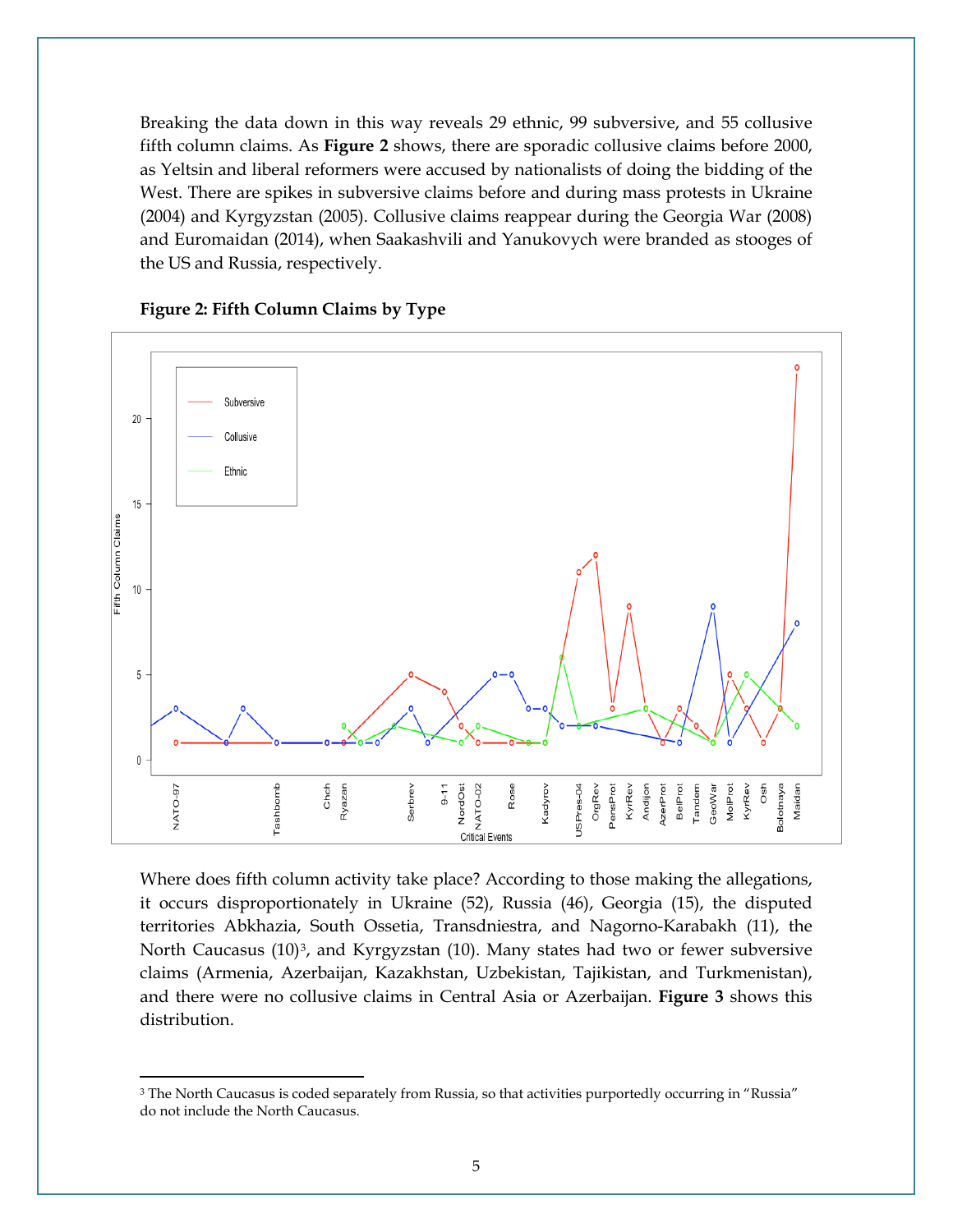

**Figure 3: Where Does Fifth Column Activity Take Place? (Number by Location)**

However, the country where the claim is made is not necessarily where the suspect activity takes place. If instead we look at the *origins* of fifth column accusations, as seen in **Figure 4**, it is clear that most emanate from Russia. Which Russians? The majority of claims are made in editorials in (usually nationalist or Communist) newspapers such as *Sovetskaya Rossiya* (50), with somewhat fewer being voiced by various public intellectuals and "experts" (20). Only 11 can be attributed to the "Kremlin" as such: the president (3), other members of the executive (3), and representatives of the security services (5). An additional 11 were made by legislators and nine by other politicians, most of whom were at least sympathetic to the Kremlin for most of Putin's presidency.

Russia's commentators take interest not only in political activities on Russian soil, but also in events that take place in countries of geopolitical interest, most notably Ukraine and Georgia. Russia set the regional agenda through claims that local actors were collaborating with, or sponsored by, hostile forces in the West. In many claims, the villains were working to gain influence in a neighboring state for the implied or explicit purpose of weakening Russia.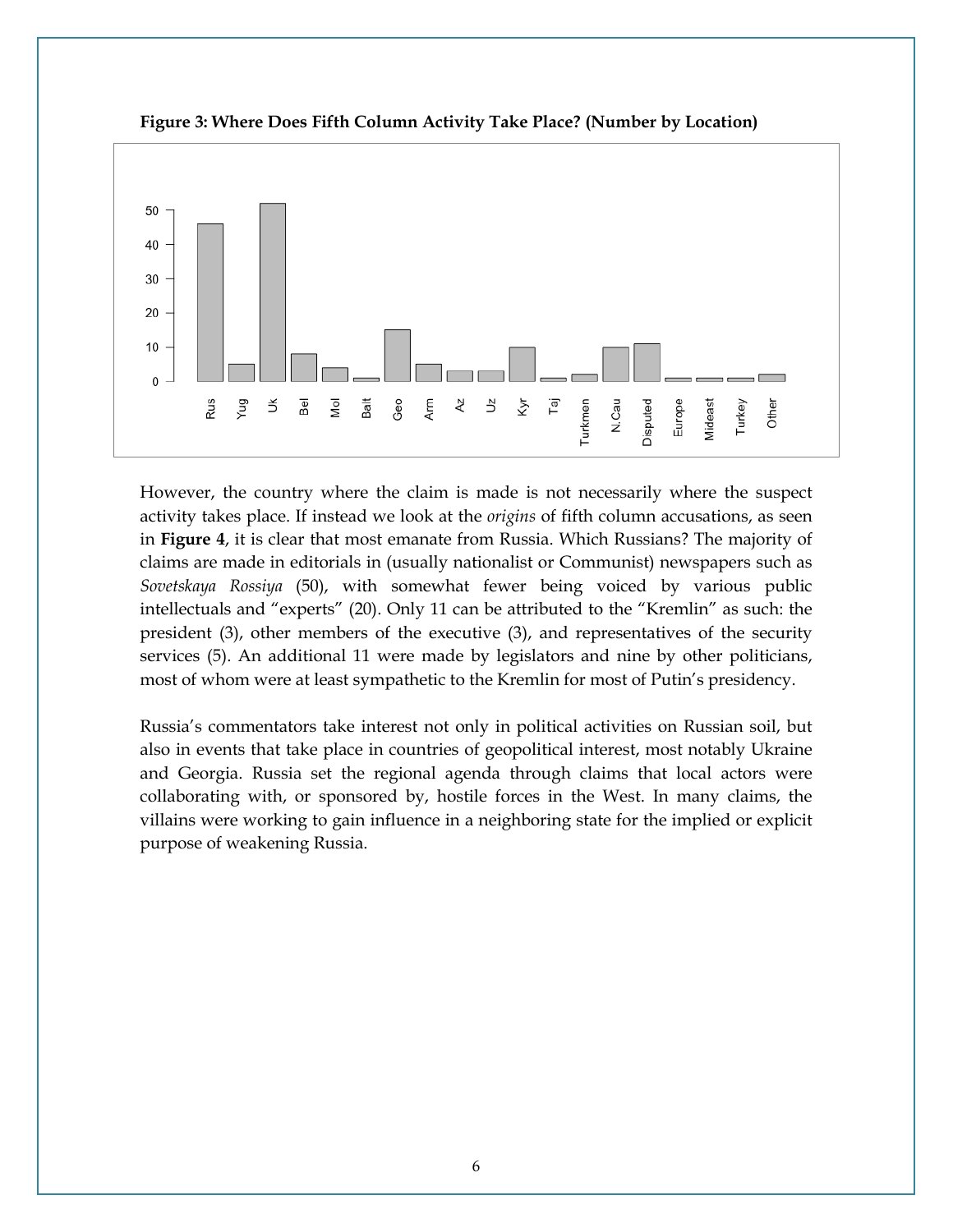

**Figure 4: Where Do Fifth Column Accusations Originate? (Number by Location)**

Further analysis reveals the type of claims made by Russians. Subversive claims were made about Ukraine 22 times by Russian commentators and 13 times by Ukrainians accusing the opposition of Western sponsorship. Subversive claims by Russians were most likely to appear during the Euromaidan (15), the Orange Revolution (5), and the period around the U.S. presidential election of 2004 (7), which happened to coincide with the leadup to the Ukrainian presidential election. Subversive fifth column claims taking place in Russia (15 total), by contrast, were distributed across events in the second half of the 2000s.

It was not only Russians who had an interest in making fifth column accusations and Russians were not equally prolific at all times. Imperiled leaders in Ukraine (2004), Kyrgyzstan (2005), Azerbaijan (2006), and Belarus (2006) also made their share of fifth column allegations. Perhaps surprisingly, there were only two fifth column claims surrounding the controversial Russian parliamentary election of December 4, 2011, one of which was Putin's infamous [charge](http://time.com/4422723/putin-russia-hillary-clinton/) that Secretary of State Hillary Clinton "gave the signal" for the demonstrations. That event also saw four conspiracy claims involving the U.S. or the "West" alone but not as backers of fifth columns. There were also no fifth column claims made during the January 2005 demonstrations against pension reforms (though there were purely domestic charges that the Communist Party was responsible), possibly because the protesters—seniors who represented Putin's political base—were less plausible as the puppets of foreign powers.

Another contentious event, the terror attacks in Beslan in 2004, produced three claims that the West was supporting terrorists in Russia, which I consider ethnic because the attackers were presumed acting based on an identity-related motivation. Claims about ethnic fifth columns follow their own logic, occurring not as an outgrowth of regime contention, but in the context of conflict: they are most frequently made by Russians